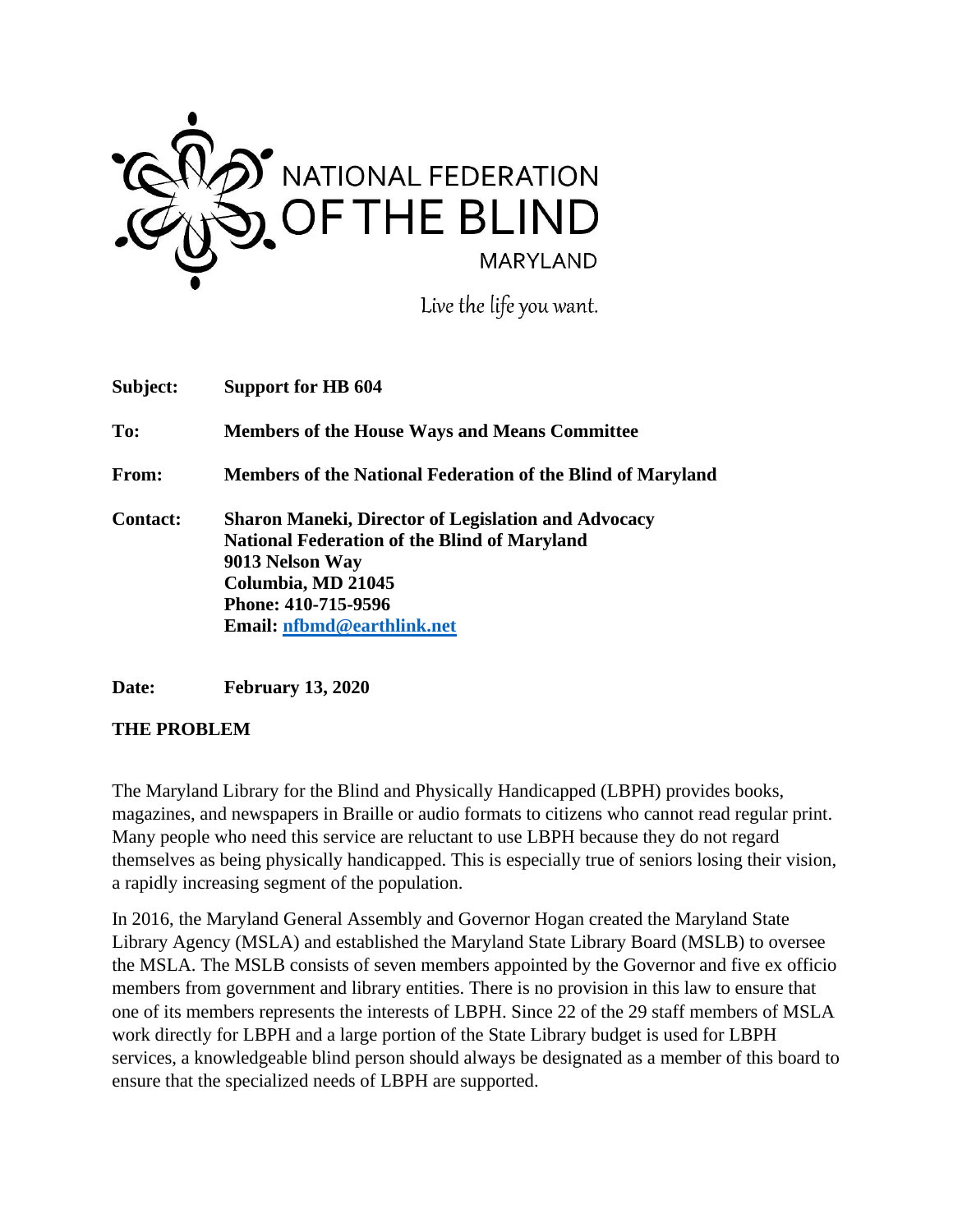### **PROPOSED ACTION**

1.) The Maryland General Assembly should enact HB 604, legislation to change the name of Maryland Library for the Blind and Physically Handicapped (LBPH) to the Maryland Library for the Blind and Print Disabled (LBPD).

2.) In order to guarantee that the specialized needs of the proposed LBPD are recognized and met, this legislation should also require the membership of a knowledgeable blind person on MSLB at all times.

## **BACKGROUND**

The LBPH is part of a national network of cooperating regional libraries under the jurisdiction of the National Library Service for the Blind and Print Disabled (NLS), Library of Congress. NLS provides books and magazines to LBPH while the State of Maryland provides the staff and the facility that houses LBPH. The NLS was formerly known as the National Library Service for the Blind and Physically Handicapped. Its name was changed to the National Library Service for the Blind and Print Disabled on October 1<sup>st</sup>, 2019.

The LBPH has been in existence for 52 years. Patrons must prove that they are blind or physically handicapped in order to use LBPH's services. However, the term "physically handicapped" has a specific meaning. It means that a person cannot read a book because they are physically unable to hold it or to turn its pages. Therefore, the term "physically handicapped" is confusing to public officials as well as the general public. In keeping with the name change of its parent organization, and to emphasize its true mission, the proposed name change to LBPD should be enacted.

In order to provide books and magazines in specialized formats, the copyright laws required all libraries for the blind to request special permission from publishers. Over the years, copyright law has become less restrictive. In 1996, Congress passed the Chafee Amendment, which reads in part:

"it is not an infringement of copyright for an authorized entity to reproduce or to distribute in the United States copies or phonorecords of a previously published literary work or of a previously published musical work that has been fixed in the form of text or notation if such copies or phonorecords are reproduced or distributed in accessible formats exclusively for use by eligible persons."

The copyright permission was further expanded by the creation of the Marrakesh Treaty in 2013 which the United States ratified in 2018. The goal of the Treaty is to help to end the book famine faced by people who are blind, visually impaired or otherwise print disabled. Currently only 1 to 7 percent of the world's published books ever make it into accessible formats. This is partly due to access barriers in copyright law – a barrier which the treaty helps to remove. Libraries for the blind no longer have to seek special permission from publishers when they convert materials into specialized formats. The Marrakesh Treaty is revolutionary because it permits the exchange of books in specialized formats between participating countries. This treaty uses the term blind and